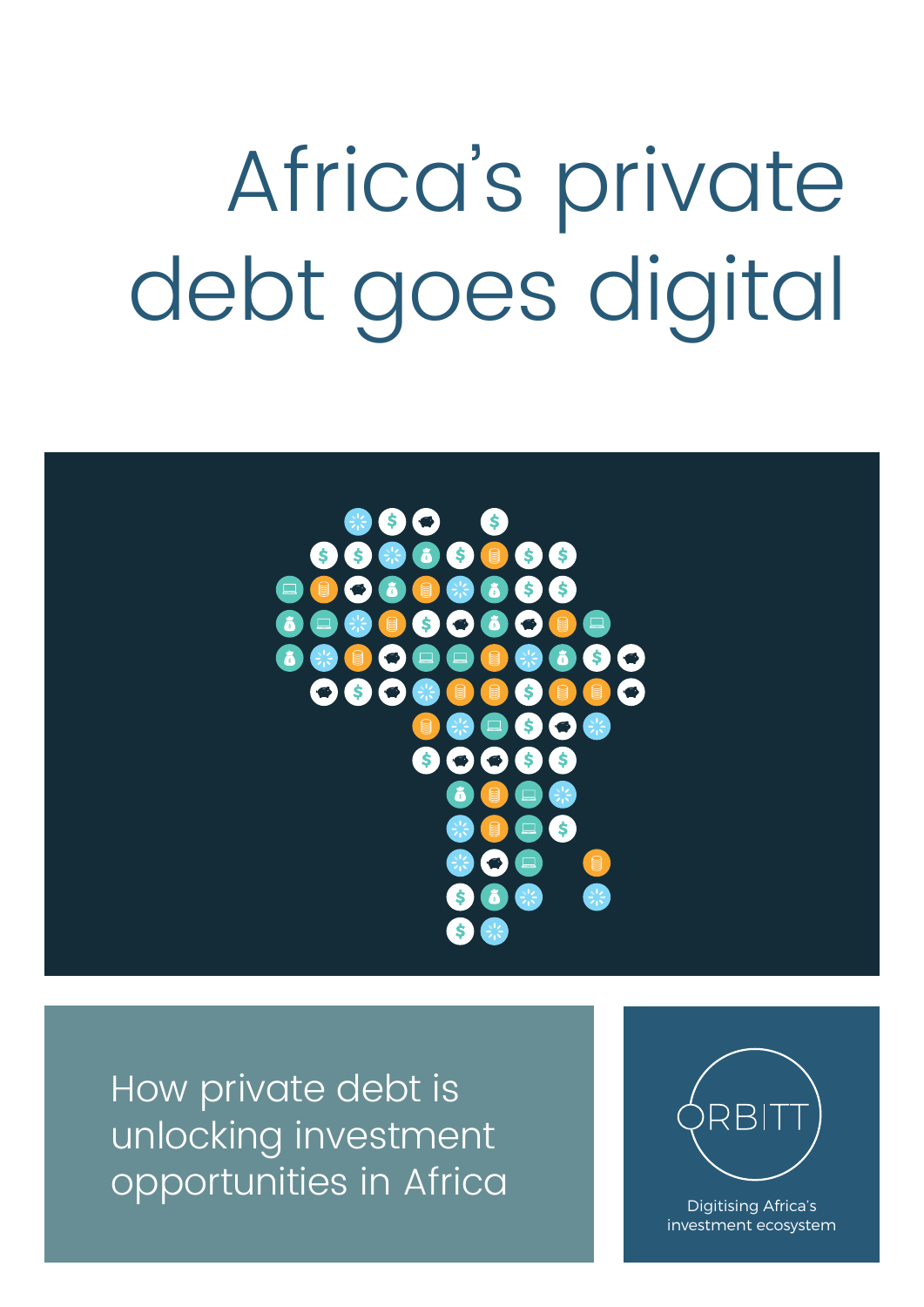# Introduction

Africa is home to an increasing number of growth companies in need of capital. Before these businesses start tapping into sources of finance to expand operations, they must evaluate the type of funding that suits their particular needs.

There are a number of capital options for fundraisers, which include traditional sources such as conventional debt from local banks, investment from Private Equity (PE) firms and soft loans from development finance institutions (DFIs).

But the structural mismatch between the supply and demand for capital has been a recurring theme in the African investment ecosystem, despite the different channels for raising funds. In our view, this funding option gap has led to the emergence of private debt as a preferred investment type.

As the total value of available capital increases and the investment ecosystem deepens, access to credit will be critical to boost the performance of African companies and the overall macroeconomic environment.

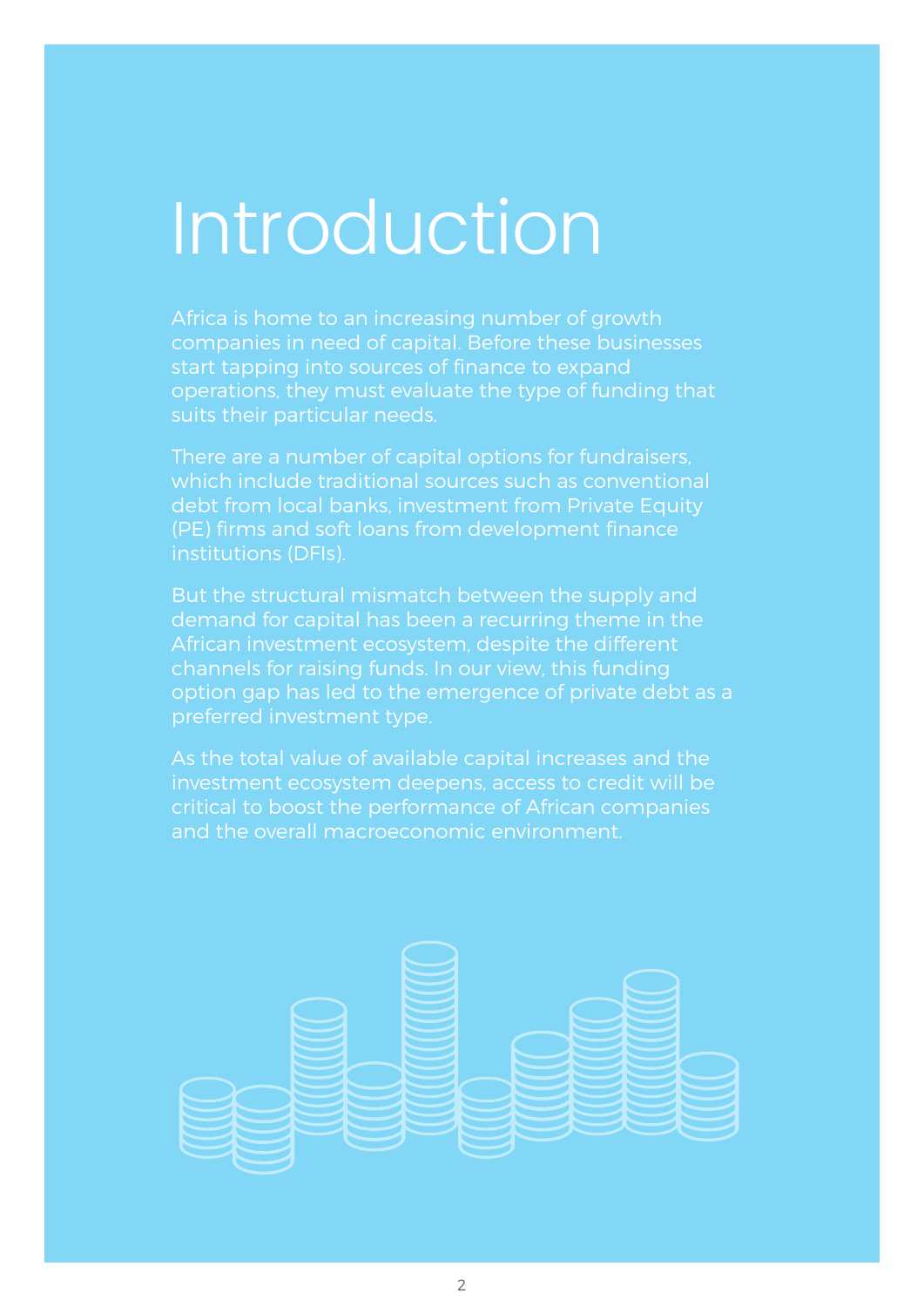### Funding options in Africa: the status quo

### 1. Domestic Banks

Banks in Africa have tended to provide finance to the public sector, which means they have limited amounts of risk capital for the private sector. According to the AfDB, 88% of African SMEs have a bank account while only a quarter of these companies have a loan or a line of credit. Despite the challenges in sourcing funds from banks there is an enormous opportunity for the development of the domestic debt landscape, which will provide credit-constrained businesses with loans and stimulate growth.

#### 2.Development Finance Institutions (DFIs)

DFIs are the backbone of the African financing ecosystem. They have been providing funding across the continent for many decades and can raise significant capital volumes to allocate on competitive terms. Bilateral and multilateral institutions deploy patient capital across the range of investment types, including debt, PE and mezzanine financing. Credit arms of DFIs have also become more prevalent in the last few years as they see a gap in the market.

However, there are a number of constraints that deter growing companies from accessing DFI funding. Some of these include:

- Time: the often drawn out periods taken to get financed
- **Scale**: companies are required to be of a certain size before they are economically attractive to DFIs
- **Bureaucracy:** perceived DFI bureaucracy explains why funding can often be better suited for longer gestation projects as opposed to growth businesses in need of 'quick funding'

#### 3.Private Equity

The number and volume of African PE transactions is growing, with 953 reported deals from 2012-17 at a total value of \$24.4bn according to the African Private Equity and Venture Capital Association (AVCA). Africa focused funds have continued to scale and deploy capital across the continent. However, this doesn't come without its challenges, such as issues of alignment between business owner and PE investor interests. This is driven mostly by the fund mandate and investment horizon, which can be out of sync with that of the company. This misalignment often leads to deals being dropped or not considered in the first place.

### 4.Debt

In comparison to global levels, the ratio of private debt to equity funding is much lower across Africa. Research from the Emerging Market Private Equity Association (EMPEA) shows that 7% of funds raised in Africa in the last 10 years have been debt. But debt is growing in popularity, especially among low-cap to mid-cap companies, due in part to lower returns across other asset classes.

Debt comes in different tiers, with some of the primary types in Africa being:

- Trade finance: short-term credit to facilitate international trade or commerce
- Mezzanine finance: hybrid finance where debt can be converted into equity
- **Bridge finance:** short-term working capital or temporary finance prior to an equity fundraise
- Corporate debt: short or long terms loans taken on a company's balance sheet

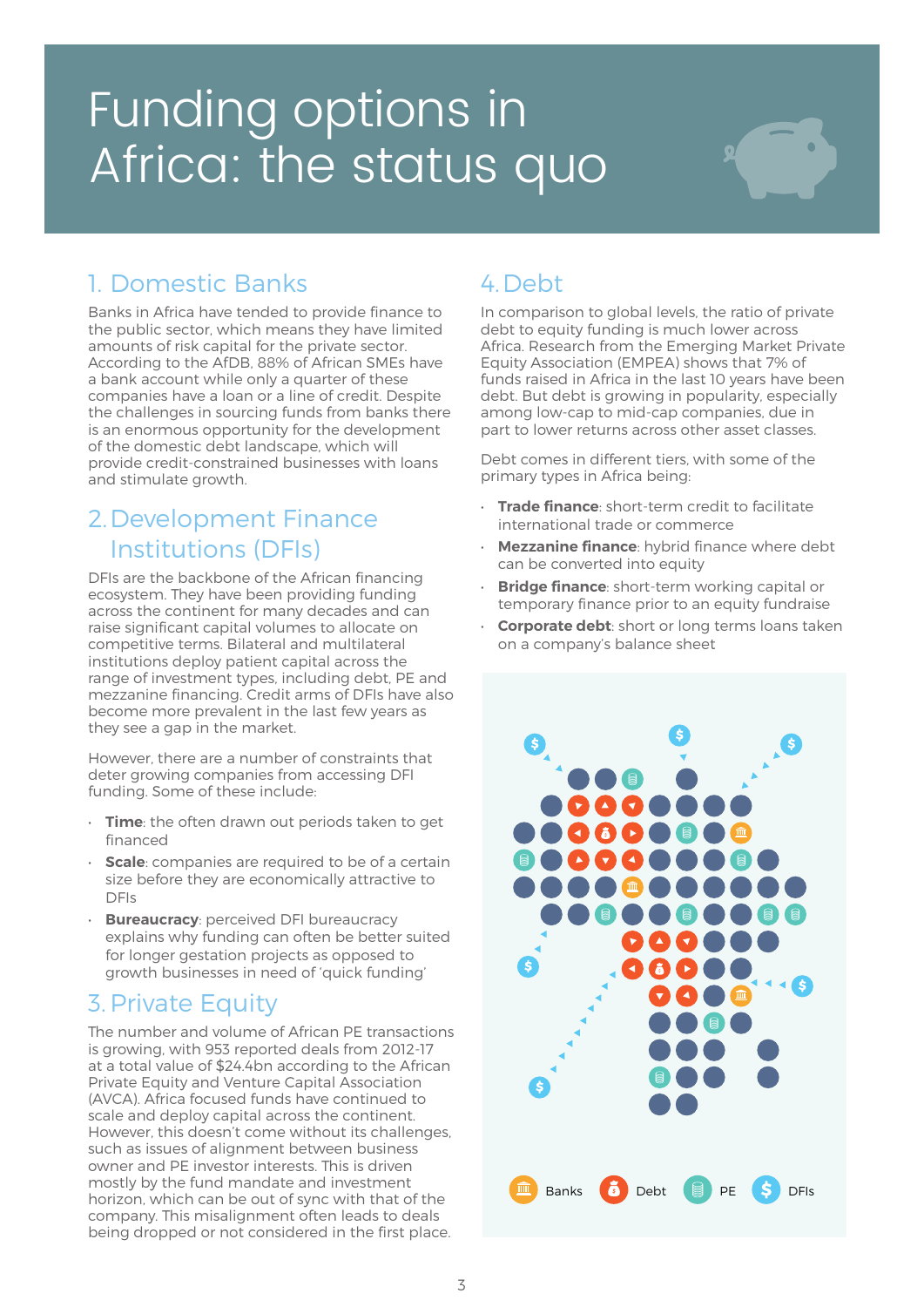## The overhang: mismatched capital allocation



Despite the increasing capital available to Africa focused investors and growing number of investable companies, there can be a mismatch between fund managers and business owners.

In some cases fundraisers are unable to offer equity; in others equity is not what the business needs. On the other hand, local bank loans priced between 15% and 25%, coupled with often inflexible repayment structures, are often too costly for growing businesses.

This mismatch is a contributing factor to the capital overhang in Africa's investment ecosystem, prompting certain funds to pull out of the market and leaving many companies unfunded.

### The opportunity for debt in Africa



Based on our conversations, many of the businesses raising funds on the Orbitt platform aren't even aware of the private debt option. Nor are they structured to take on this tier of capital.

Our data show that the number of debt funds focused on Africa has increased over the last couple of years.

Orbitt has grown to house investors with \$4bn of private debt assets under management, including debt funds, mezzanine and trade funds. These funds are seeking opportunities

across various industries, with Agriculture, Energy & Mining, FMCG and Financial Services being the most sought after sectors.

### Private Debt AUM on Orbitt Platform





At the same time we are seeing an increase in the number of opportunities for debt financing in all sectors and regions on the platform. Of the current \$850m of opportunities there are \$300m of debt and \$100m of hybrid deals which sit within a wide range of industries and sub-sectors.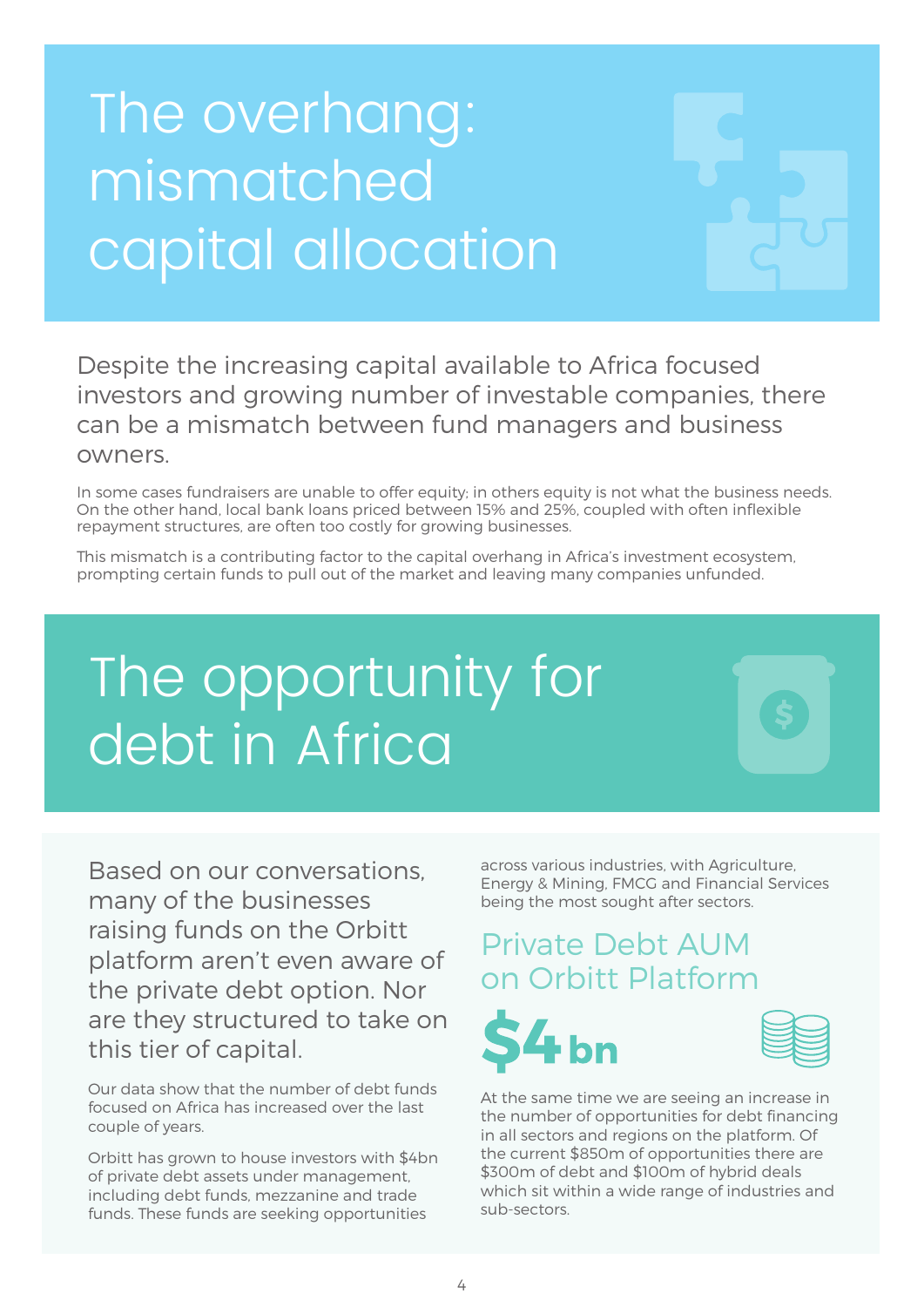### Debt deals by sector



Not only does debt offer an alternative to companies that may be unable to raise equity financing, it also offers certain advantages compared to other funding options on the table.

From an investor point of view, assessing risk is an important element in the investment process and debt provides a number of ways to minimise risk through varying structures.

Although just one-third of private investment capital structures in Africa are debt, the financial position of African companies that have drawn debt investment over the past five years is positive. Debt/EBITDA ratios grew to 2.14x in 2016 according to RisCura<sup>1</sup>, showing robust progress over the years and demonstrating that there is room for growth for companies that are able to handle increased debt investments.



of private investment capital structures in Africa are debt

### Assessing debt funding in Africa

- Advantages
- Quick turnaround
- $\ddot{\mathbf{S}}$ No equity giveaway
- $\bigcirc$ Flexible structuring
	- First in line for repayment



O.





#### Pricing

田 田 Due diligence costs

<sup>1</sup> Source: BrightAfrica Private Equity Report, October 2017